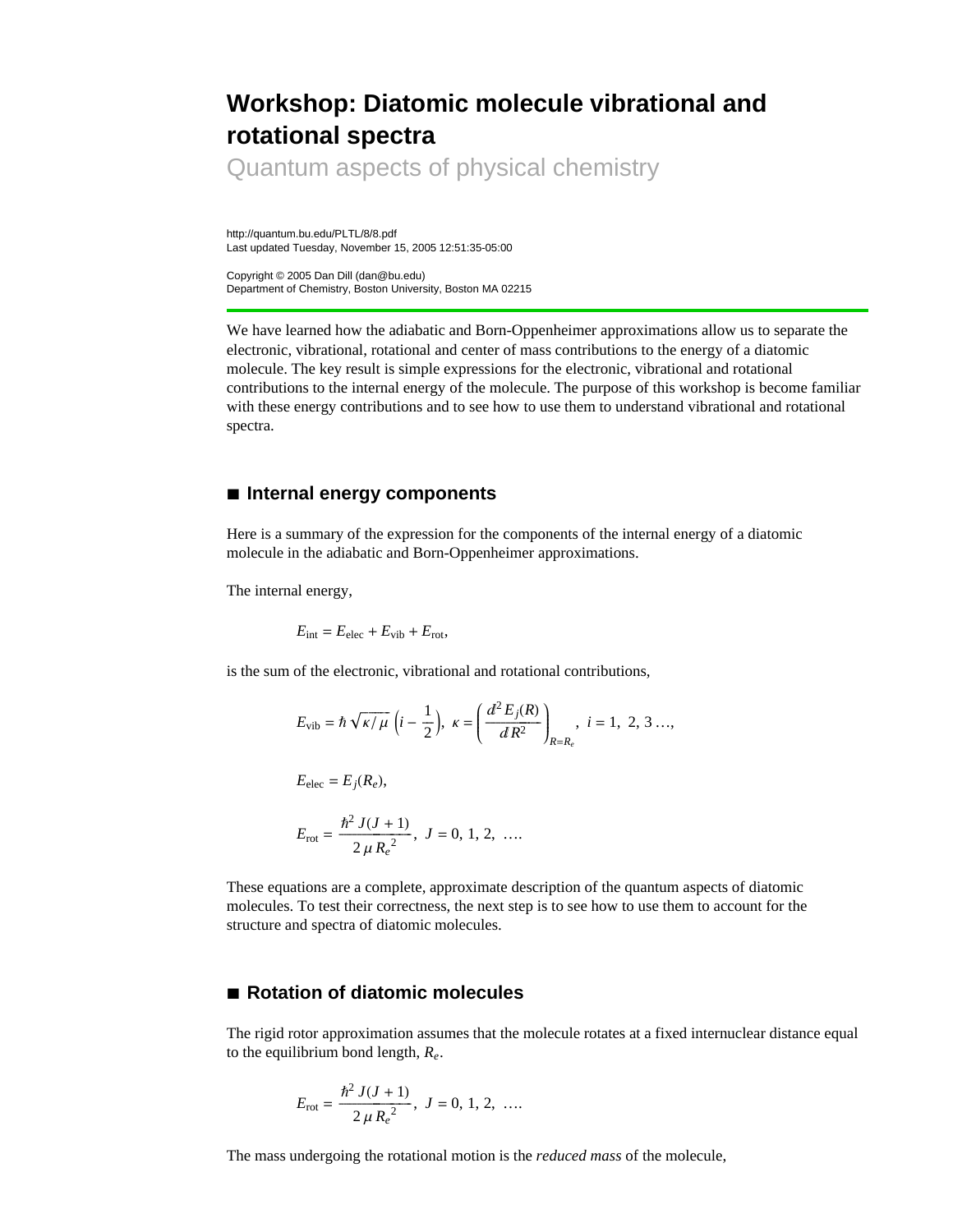$$
\mu = \frac{M_A M_B}{M_A + M_B}
$$

(I remember that the product of the masses goes in the numerator since the ratio must have units of mass.) To calculate the reduced mass for a given molecule AB we need to determine the mass of each atom, and to do this, we need to know which isotope of each atom is present in the molecule.

> 1. Recall that isotope masses are given in units of atomic mass, *u*. The atomic mass unit is defined such that the mass of exactly one gram of carbon 12 is Avogadro's number times *u*. Verify that this means that the atomic mass unit is  $1.66054 \times 10^{-27}$  kg.

> 2. Let's calculate the reduced mass for HCl. Since the energies pertain to a particular molecule, but because in a single molecule we have a particular isotope of each atom, we cannot use average molar masses. Assume that we have an HCl molecule consisting of the most stable isotope of each atom, n amely  $1$  H and  $35$ Cl. The molar mass of  $1$  H is 1.0078 and the molar mass of <sup>35</sup>Cl is 34.9688. Show that the reduced mass of <sup>1</sup> H <sup>35</sup>Cl is  $1.62661 \times 10^{-27}$  kg.

> 3. The table below compares the reduced masses of  ${}^{1}H^{35}Cl$ ,  ${}^{1}H^{1}H$ , and  ${}^{35}Cl^{35}Cl$ . Explain, both mathematically and in terms of the rotational motion of the molecule, why the reduced mass of Cl<sub>2</sub> is so different from that of HCl , and why the reduced mass of H<sub>2</sub> is so much smaller than that of HCl. *Hint*: What is the reduced mass of the molecule AB, in the limit that an atom of B is infinitely heavier than an atom of A.

| $1H^{35}$ Cl               | $1.62661\times10^{-27}$ kg            |
|----------------------------|---------------------------------------|
| $^1\mathrm{H}^1\mathrm{H}$ | 8.36745 $\times$ 10 <sup>-28</sup> kg |
| 35C135C1                   | 3.0691 $\times$ 10 <sup>-26</sup> kg  |

Light can cause a molecule such as HCl to change its rotational state by the tug that the oscillating electric field of the light exerts on the dipole moment on the molecule. The result is that the rotational angular momentum can increase (absorption) or decrease (emission) by one unit,  $J \rightarrow J \pm 1$ .

4. Show that for absorption,  $J \rightarrow J + 1$ , the change of energy is

$$
h v = \Delta E_{\text{rot}} = B_e 2 (J + 1), J = 0, 1, 2, ...
$$

in terms the equilibrium rotational constant defined as

$$
B_e = \frac{\hbar^2}{2 \mu R_e^2}.
$$

At a certain temperature the molecules of gaseous  $1 H^{35}Cl$  can be in rotational states with  $J = 0, 1, ..., 5$ .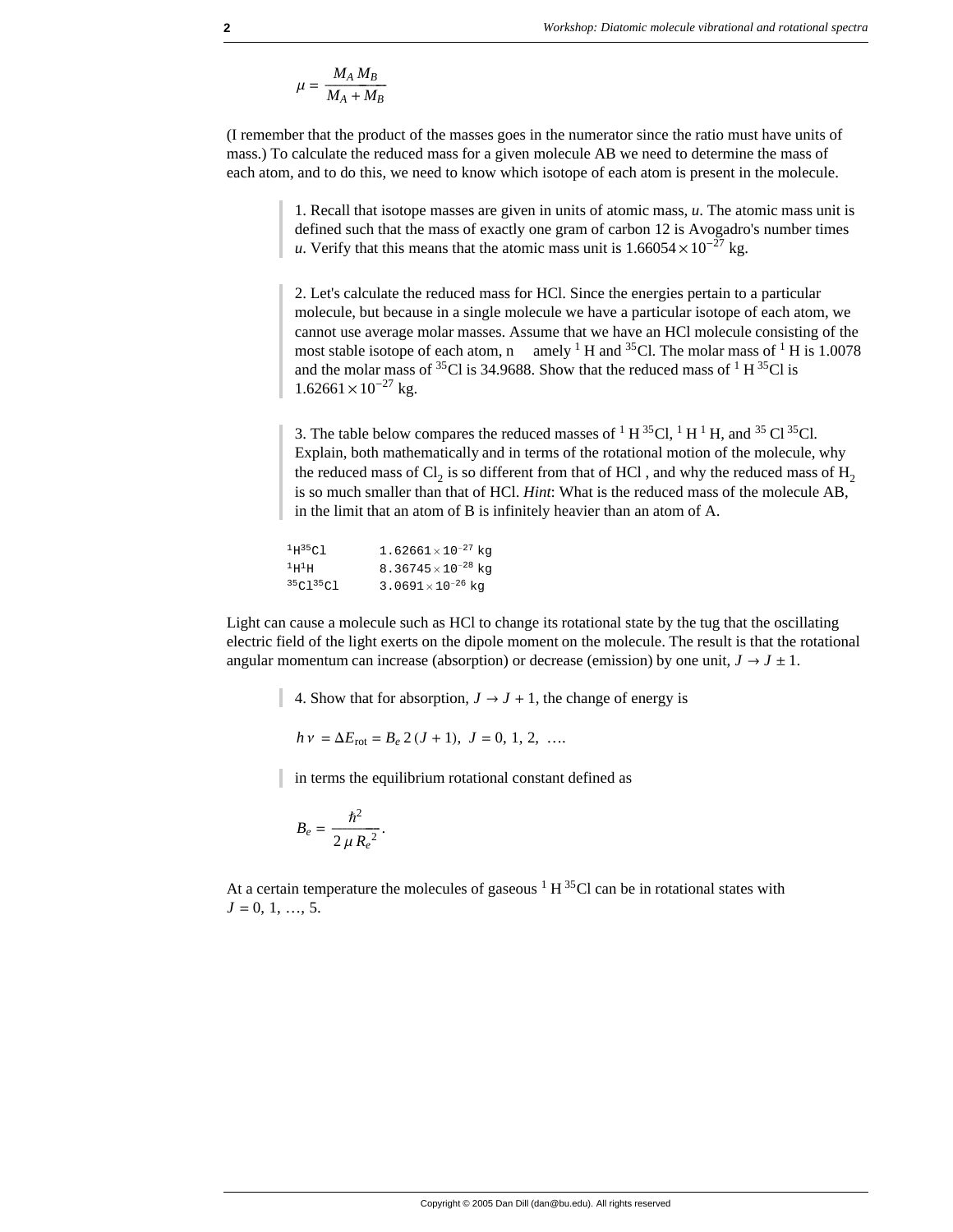5. Complete the table of the energies, in units of  $B<sub>e</sub>$ , of the possible rotational absorption transitions.

```
J initial J final ∆Erot
0
1
2
3
4
5
```
6. Light of intensity  $I_0$  is passed through a gas of <sup>1</sup> H<sup>35</sup>Cl, and the intensity *I* of the light after it emerges from the gas is measured. Based on your table, sketch how the rotational absorption spectrum— $I/I_0$  versus light frequency—would look. What is the separation between the lines of the spectrum?

7. Show that for emission,  $J \rightarrow J - 1$ , the change of energy is

 $h v = -\Delta E_{\text{rot}} = B_e 2 J, J = 1, 2, 3, ...$ 

8. Complete the table of the energies, in units of  $B_e$ , of the possible rotational emission transitions.

```
J initial J final -\Delta E_{rot}1
\overline{2}3
4
5
```
9. A gas of  $1 H^{35}Cl$  is heated and the intensity of light emitted in rotational transitions is measured versus frequency. Based on your table, sketch how a plot of the rotational emission spectrum—intensity versus light frequency—would look. What is the separation between the lines of the spectrum?

Energies of rotational transitions are usually expressed as *wavenumbers*,  $\tilde{v} = 1/\lambda$  (note the "~" over the symbol v). The conventional unit of wavenumber is  $cm^{-1}$ . The conversion factor from energy to wavenumber is  $(h c)^{-1}$ , and it is common refer to units in wavenumbers as a measure of energy. Thus, the energy of the <sup>1</sup> H <sup>35</sup>Cl  $J = 0 \rightarrow J = 1$  absorption line is 21.1874 cm<sup>-1</sup>.

> 10. What is the value of the <sup>1</sup> H<sup>35</sup>Cl rotational constant  $B_e$  in wavenumbers? The constant For what is the value of the TT errotational constant  $B_e$  in wavenumbers? The constant expressed in wavenumbers is written  $\tilde{B}_e$ , with "~" over the symbol  $B_e$ . Answer: 10.5937  $cm^{-1}$ .

11. Show that the energy of the <sup>1</sup> H<sup>35</sup>Cl  $J = 1 \rightarrow J = 2$  absorption line is 42.3748 cm<sup>-1</sup>.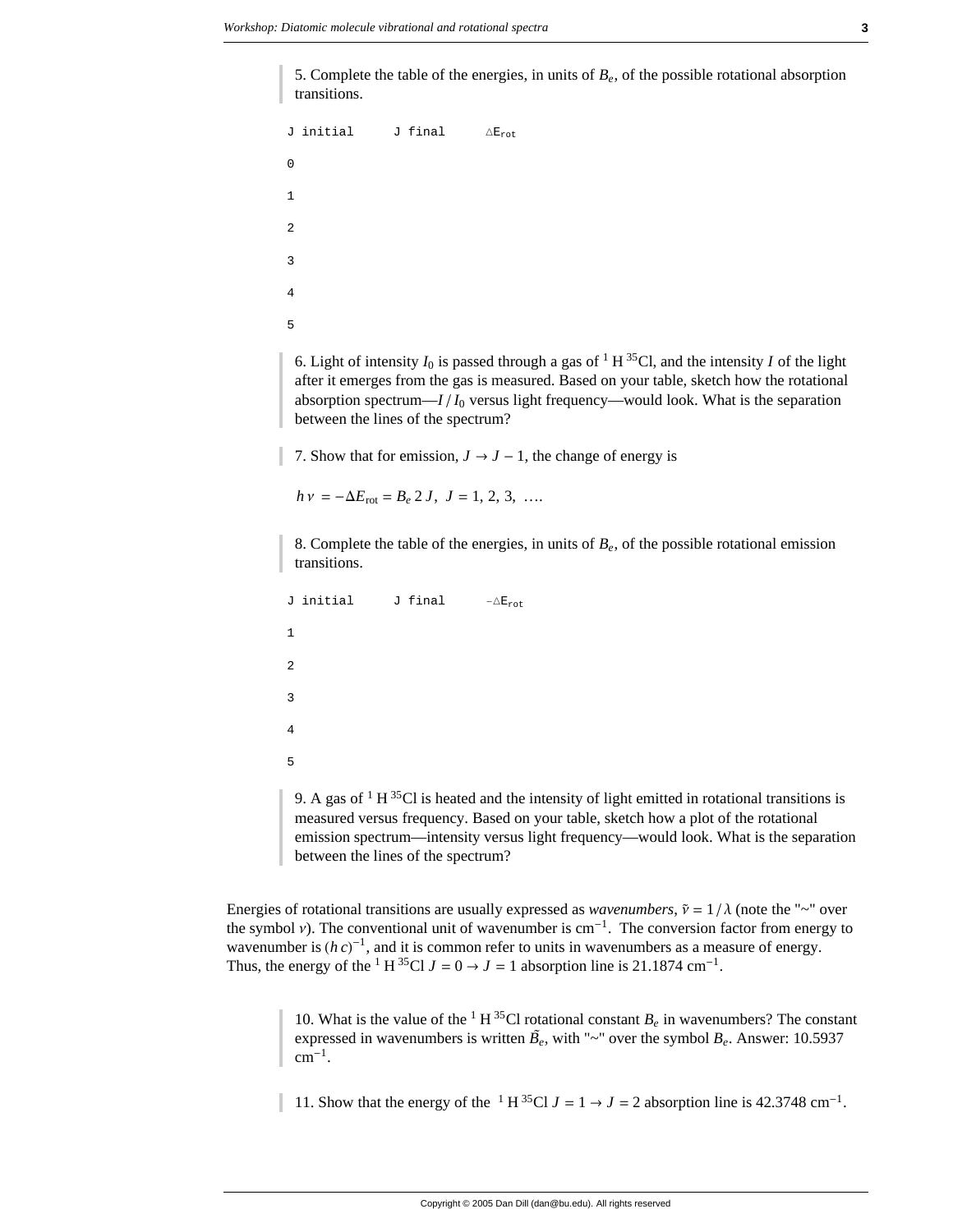12. Calculate the energy, in cm<sup>-1</sup>, of the <sup>1</sup> H<sup>35</sup>Cl  $J = 1 \rightarrow J = 0$  emission line. Answer: 21.1874 cm-1.

The great importance of the rotational constant is that it is a "measure" of the bond distance.

13. Show that the equilibrium internuclear distance of <sup>1</sup> H<sup>35</sup>Cl is  $R_e = 1.27455$  Å. *Hint*:  $B_e = h c \tilde{B_e}.$ 

## **à Vibration of diatomic molecules**

The vibrational energy of a diatomic molecule in the harmonic oscillator approximation is

$$
E_{\rm vib} = h \, \nu_e \Big( i - \frac{1}{2} \Big), \, \, i = 1, \, \, 2, \, 3, \, \, \ldots,
$$

in terms of the oscillator frequency  $v_e = (2 \pi)^{-1} \sqrt{\frac{\kappa}{\mu}}$  and the force constant

$$
\kappa = \left(\frac{d^2 E_j(R)}{d R^2}\right)_{R=R_c}.
$$

Light can cause a molecule such as HCl to change its vibrational state if the dipole moment of the molecule changes as the molecule vibrates. In this case the vibrational quantum number can increase (absorption) or decrease (emission) by one unit,  $i \rightarrow i \pm 1$ .

> 14. Show that for the vibrational absorption,  $i \rightarrow i + 1$ , the change of energy (in wavenumbers) is

$$
\tilde{v} = \frac{\Delta E_{\text{vib}}}{h \, c} = \frac{1}{2 \pi \, c} \sqrt{\frac{\kappa}{\mu}} = \tilde{v}_e
$$

15. Show that for the vibrational emission,  $i \rightarrow i - 1$ , the change of energy is

$$
\tilde{\nu} = -\frac{\Delta E_{\text{vib}}}{h \, c} = \frac{1}{2 \pi \, c} \sqrt{\frac{\kappa}{\mu}} = \tilde{\nu}_e
$$

16. From these results, what do you expect the vibrational absorption spectrum of a molecule such as HCl to look like, versus light frequency? *Hint*: How would the spectrum change if temperature is changed?

The great importance of the vibrational constant is that it is a "measure" of the strength of the bond.

17. Assume that the energy of the <sup>1</sup> H<sup>35</sup>Cl  $i = 1 \rightarrow i = 2$  vibrational absorption line is 2885.31 cm<sup>-1</sup>. Show that the value of the force constant is  $\kappa = 480.474 \text{ kg s}^{-2}$ .

18. Explain whether the dissociation energy of  $1 H^{35}Cl$  can be estimated in the harmonic oscillator approximation.

Real molecules dissociate and so we know that far from the equilibrium position the higher order, so-called *anharmonic terms* in the Taylor series expansion of the electronic energy,  $E_i(R)$ , can no longer be neglected.